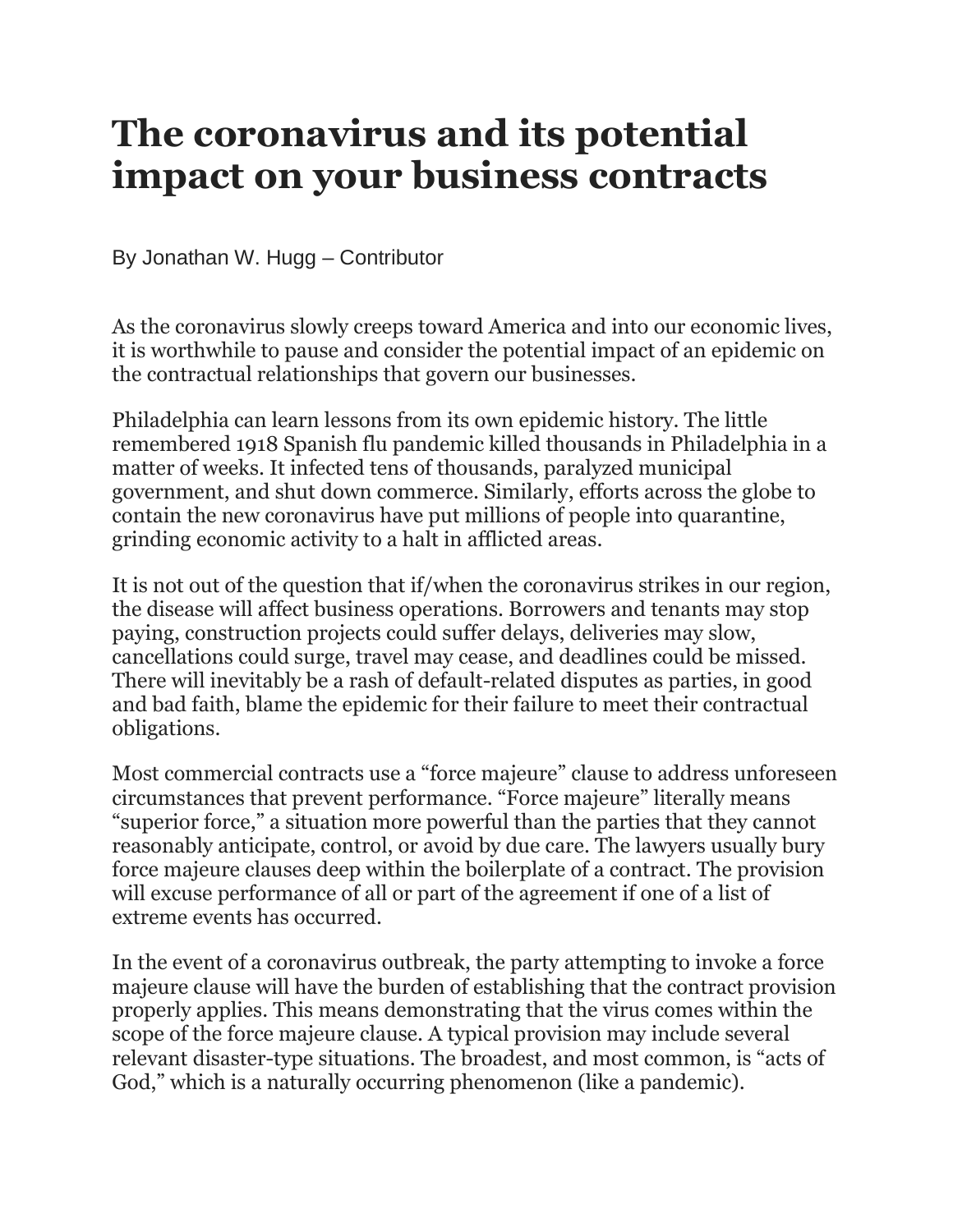The clause could also possibly list "disease," "epidemic," "national emergency," or "state of emergency." An emergency likely requires a formal declaration from the government. However, a force majeure could also be something as mundane as "transportation" or "labor" disruptions, as might occur because of quarantine. The specific language of the provision will control how it applies to a contract disagreement.

The affected business will have an obligation to give notice that it cannot fully perform as its contract otherwise requires, and then should attempt to mitigate the harm. Sometimes the force majeure clause allows outright termination of a contract. It is critical closely to examine the particular words of the provision for any guidance about the process and the relief. Documenting compliance will be essential.

Public perceptions of the severity of the outbreak will likely influence how courts may respond to these disputes. Usually, the party invoking force majeure must show that a disaster or other event was completely unforeseeable at the time the parties executed the contract.

If the parties could not have anticipated the event, then they could not have allocated the risk through negotiation and incorporated it into their agreement. A judge could easily conclude that no one could have predicted the coronavirus epidemic. However, with news of the illness being so prominent, a judge might also find that there was sufficient warning that a party could have prepared and at least avoided the worst consequences. Parties entering into new contracts today may want to consider how the current disease and future epidemics could affect their agreements.

Most arguments over whether a force majeure clause will afford relief will likely turn on whether "but for" the disease, the party could have performed its contract. For example, a creditor may contend that resort to force majeure is nothing but pretext, and that the debtor would have defaulted regardless of the outbreak. A debtor may argue that all was manageable until the coronavirus, and that the creditor should be sensitive to human tragedy.

If the sudden flood of litigation and bankruptcies during the financial crisis of 2008 is any guide, courts will initially take a flexible approach and push for accommodation and settlement, but then gradually take a stricter line as epidemic fatigue sets in and caseloads mount. If, along with other public facilities, the courts even temporarily close, the resulting judicial strain will likely create further pressure to dispose of cases as expediently as possible.